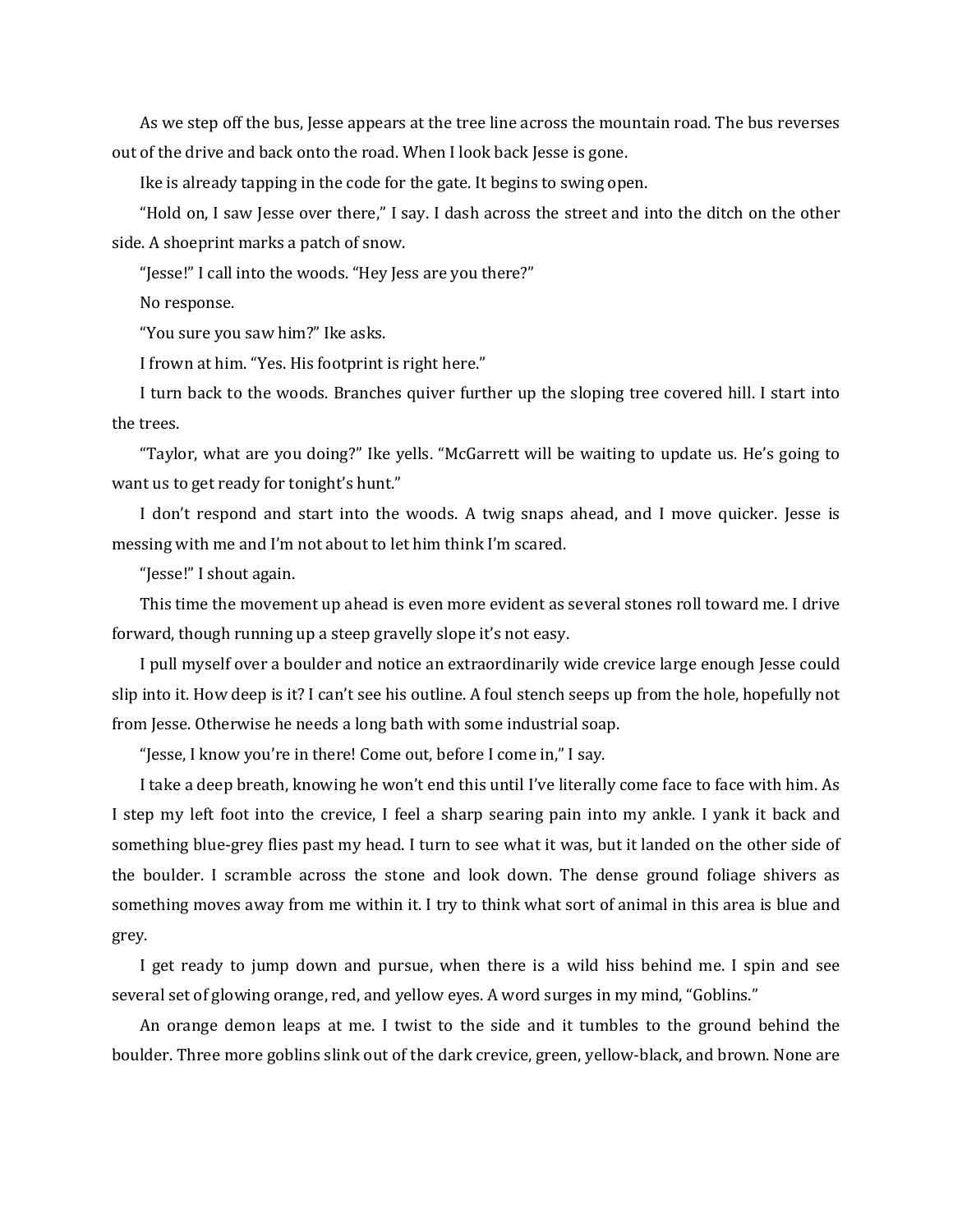larger than two feet in height, but they are armed with handmade weapons; a stone-bladed knife, a tree-limb club, and a sling and rock.

I'm unarmed. I look at my surroundings. I sweep up a few fist sized rocks and hurl them at the goblins. They scamper side to side avoiding my attacks.

Scratching behind me signals the other demon trying to climb back up the boulder. I leap off the boulder and scramble for a fallen pine branch. It'll have to work as a staff or spear, though the end isn't very sharp. I only trained with a staff a few times knowing a sword is the primary weapon to kill a HowlSage.

"Taylor!" a voice yells behind me. It's Ike. I glance at him, but turn back to the goblins immediately. "Go get McGarrett."

"Taylor, catch,"

I turn and Ike tosses a pocketknife to me. It falls at my feet. I grab it from the ground and extend the blade as I rise to meet the demons. The sight of the pocket knife doesn't cause them to hesitate.

The green goblin raises its club and drives toward me.

I jump left and it misses, but the demon doesn't fall off the boulder. It spins to attack. I pivot to see other two goblins. The green goblin snarls and starts for me again, but suddenly drops to the ground in a puddle of nasty smelling greenish ooze. Ike has a crossbow out.

"Behind you!" Ike yells.

I spin-kick and plant my shoe squarely against the orange demon's head. It spirals and falls backward. I leap off the boulder and slash across its neck with the blade of the pocket knife. Its body melts away, an oozy orange slime bubbling into the earth.

I run toward Ike when the blue-grey demon drops from a tree branch onto my back. It sinks its claws into my neck and I twist violently to remove it. Ike runs to my side and stabs it with the point of a crossbow bolt. The demon falls backward onto the ground and melts into a puddle.

"Two more," I say.

Ike shakes his head, "Way more!" He points. Nearly a dozen more goblins stand atop the boulder.

"Let's go." We dash down the hillside toward the road. We need only get through the gates of The Pink Hippo and we'll be safe. The property is well protected against demons.

Screeches, snarls, and branches cracking echo behind us. They're fast in pursuit. Though not overly intelligent, goblins are powerful in a horde. I look back and see the swarm of colorful demons scrambling after us.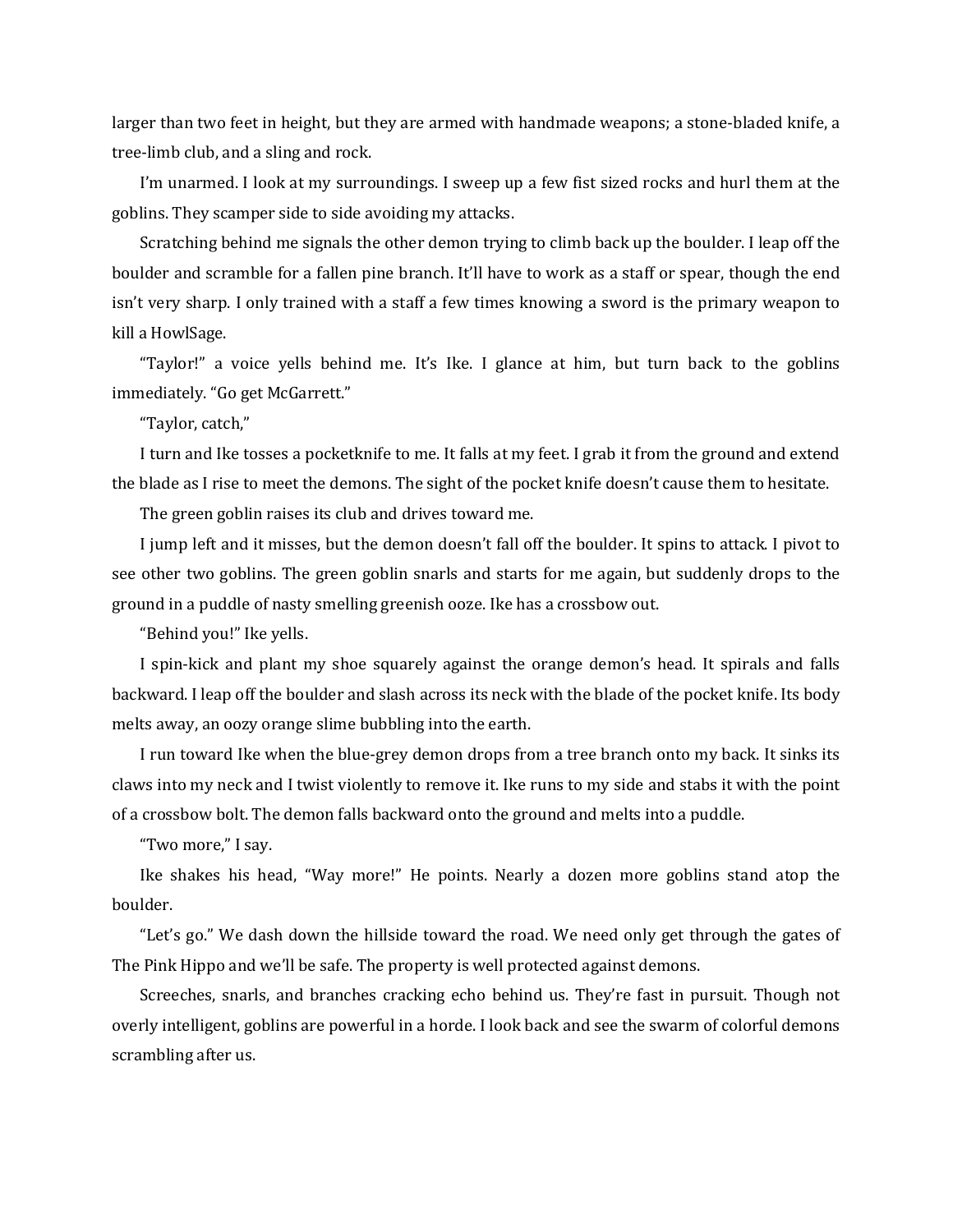Ike and I break through the tree line and dash through the ditch. My feet plunge into a slushy puddle of melting snow. We cross the two lane road and are through the gate, but several demons stumble out onto the road. A horn blares up the road as a logging truck tries to stop before slamming into the creatures, the driver probably assumes they're woodland animals. Three demons are squished and a fourth barely escapes doom and scampers off into the trees. The puddles of goblin ooze dissipate by the time the driver climbs from the truck.

"You two see that?" the burly driver asks. He removes his dirty St. Louis Cardinals cap and scratches his head.

Ike and I shake our heads unconvincingly.

The driver bends down and peers under his semi. He stands up. "You boys playin' some kinda trick?"

"No, sir," I promise.

"If this truck'd been loaded, we'd all be dead," he warns. "It ain't safe to mess around with log trucks."

I imagine logs twisted and strewn all across the road, and yes probably covering the area Ike and I stand.

We say nothing.

The driver rubs his eyes and shakes his head. "I gotta quit putting in these long hours," he says to no one in particular. "Well alright you boys get on home then." He turns and walks back to his truck.

The engine rumbles and the tractor trailer jerks as it groans forward. The semi disappears around a curve on its ascent up the mountain.

I scour the tree line but there's no sign of goblins.

"That was close," Ike says.

"Where'd you learn to shoot like that?" I ask.

"I've been training with a crossbow for a long time," Ike says. "Dad said a good scientist doesn't just stay in the lab. They need to understand their enemy."

I shrug. "Makes sense. And how come those goblins dissolved so easily." I start to hand back the pocketknife.

"Hold on to it. You never know when you might need it," he says. "The blade of the knife and the bolts for my crossbow, are made of a blend of platinum, gold, silver, and copper. Surprisingly enough, copper is what does in the goblins."

"Like a penny?"